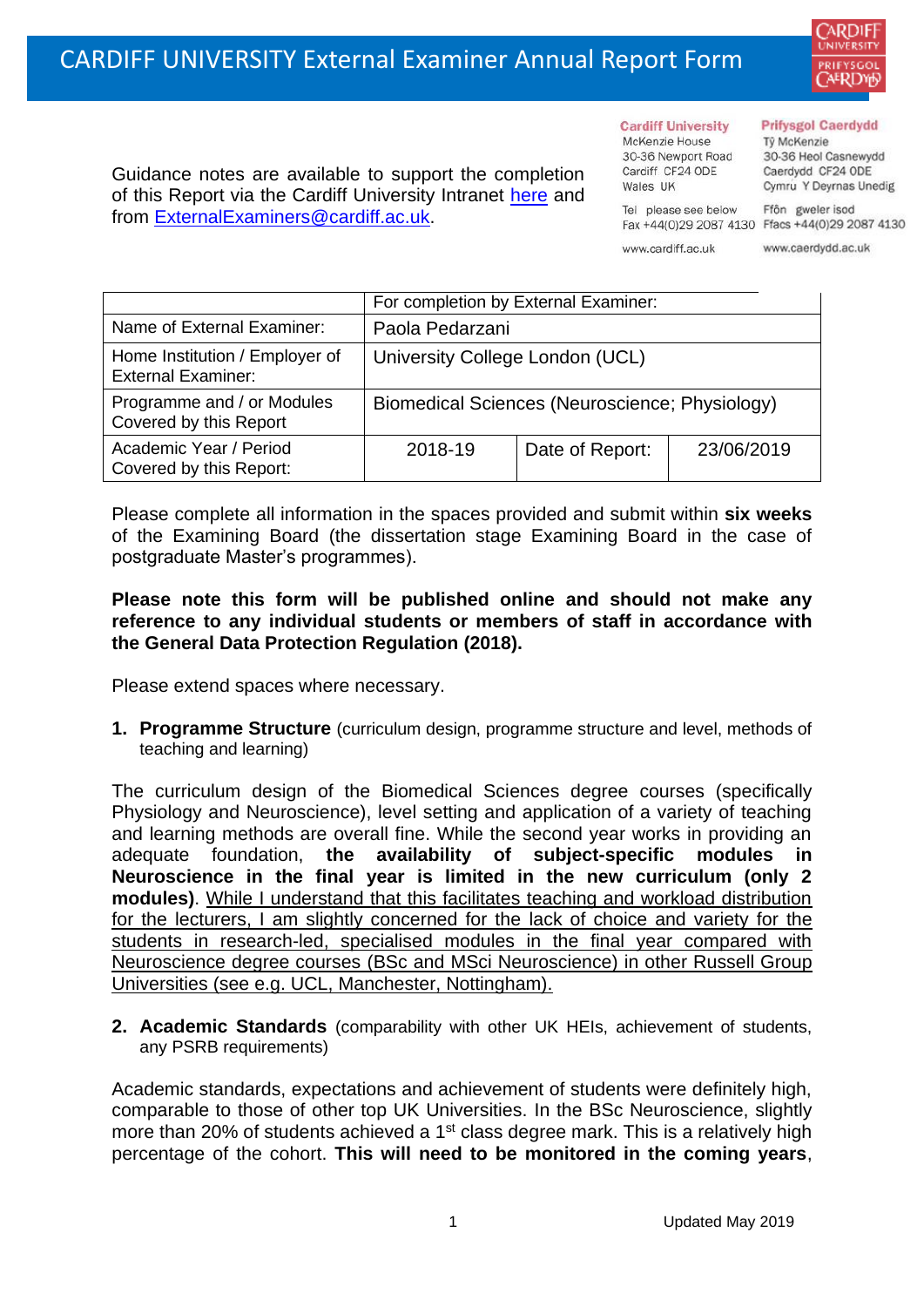especially in view of the new breakdown of marks in the modules (60% final exam and 40% coursework) in order to prevent mark inflation.

**3. The Assessment Process** (enabling achievement of aims and learning outcomes; stretch of assessment; comparability of standards between modules of the same level)

Both modules that I have scrutinised (BI3451 and BI3452) had a solid and proper structure, enabling the students to achieve the learning objectives and perform at good levels overall.

Structure and stretch of the assessment were comparable between these modules. For the exam papers, I found standards very comparable and consistent between them. Both modules provided exam scripts with very good and clear annotations, these were particularly good and clear for BI3452.

Overall, markers made a good use of the full range of marks, with examples of outstanding exam papers marked in the 80% range.

Final year projects were of high standard, both in terms of the breadth and depth of topics covered, quality of the write-ups and robustness of the assessment process. **One point that needs consideration** is the case of students who could not perform the experiments described (or part of them) because of extenuating circumstances or other issues: the students should clearly specify what was done by them and what was contributed by others in a dedicated paragraph in their final thesis.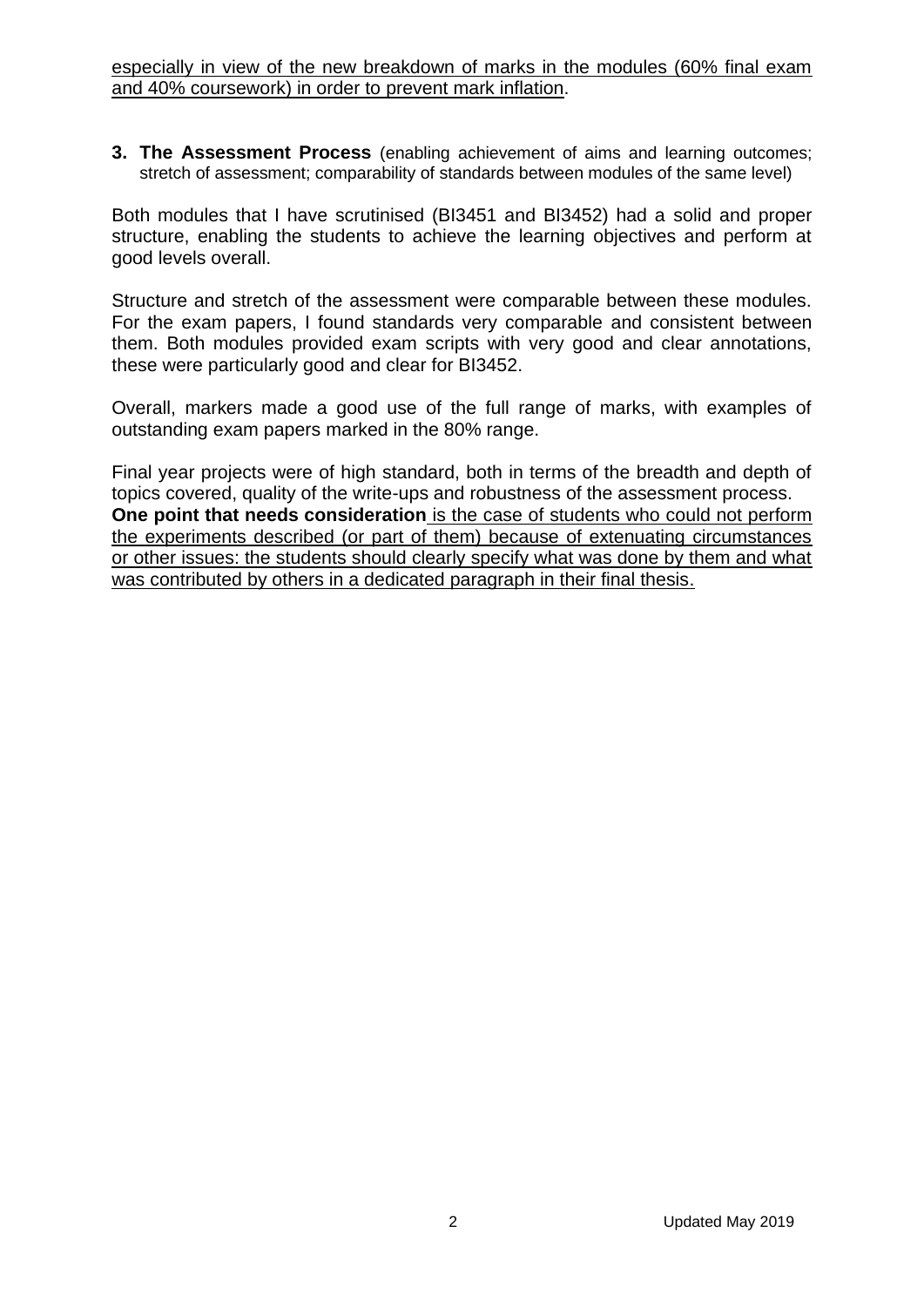4. **Examination of Master's Dissertations (if applicable)** (sample of dissertations received, appropriateness of marking schemes, standard of internal marking, classification of awards) [*Where possible please complete this section following the dissertation examining* 

*board determining the final award*.]

The MSci dissertations that I have reviewed were of high standard and appropriately marked.

# **5. Year-on-Year Comments**

[Previous External Examiner Reports are available from the Cardiff University Website [here.](https://www.cardiff.ac.uk/public-information/quality-and-standards/external-examiner-reports)]

As external examiner, my focus was on ensuring that the work assessed within the School had been fairly marked and processes had been appropriate and coherently followed. The outcome of my scrutiny was satisfactory, and the evidence presented shows robust, thorough and fair assessment of the students' work at all levels.

# **Points needing consideration for next year:**

- 1- As in the last two years, this year we were given a long spreadsheet with all of the marks that contribute to the final degree class of every student, plotted as individual profiles. This is very inconvenient to scrutinise and does not provide a prompt overview of the class and various modules taken across the years. It would be useful to have instead a summary spreadsheet collating all of the marks that contribute to the final degree class of every student for a single degree course (i.e. Biomedical Sciences (Neuroscience), Biomedical Sciences (Physiology), etc). This would be helpful to determine, for example, how a module that received particularly low marks would influence a degree outcome if the marks were higher. **We have put forward this request in our reports for the last two years, but it has seemingly been ignored. It would be very helpful if Registry could please address it.**
- 2- One day is tight to scrutinise samples of exam scripts as well as final year projects for the BSc and MSci. It would be very useful if external examiners could be given access to the project dissertations and their assessment a couple of weeks before the Exam Board Meeting. This would give us sufficient time to look at larger samples of projects in more depth.
- 3- It would be very useful for the external examiners to have bar diagrams with grade distributions for each module's exam (contributing 60%), coursework assessment (contributing 40%) and final module marks. This would reveal whether marks have normal or bimodal distribution and highlight potential skewing factors, particularly in view of the high contribution of coursework, which normally receives higher marks.
- 4- Considering the limited time that external examiners have to review exam scripts, it would be very useful if 'samples' of scripts for every module (plus a summary spreadsheet with all marks and stats) could be pre-selected for them, rather than having to go through spreadsheets and the whole pile of scripts for each module. Samples should include all Fails; mid-class examples for each class (mid-forties, mid-fifties, mid-sixties, Firsts/Distinctions); and examples of all upper borderlines (39, 49, 59, 69). Should the external examiners feel that they need to widen the sample, they should have access to the rest of the scripts upon request on the day of the scrutiny. I think this would make the scrutiny process more efficient.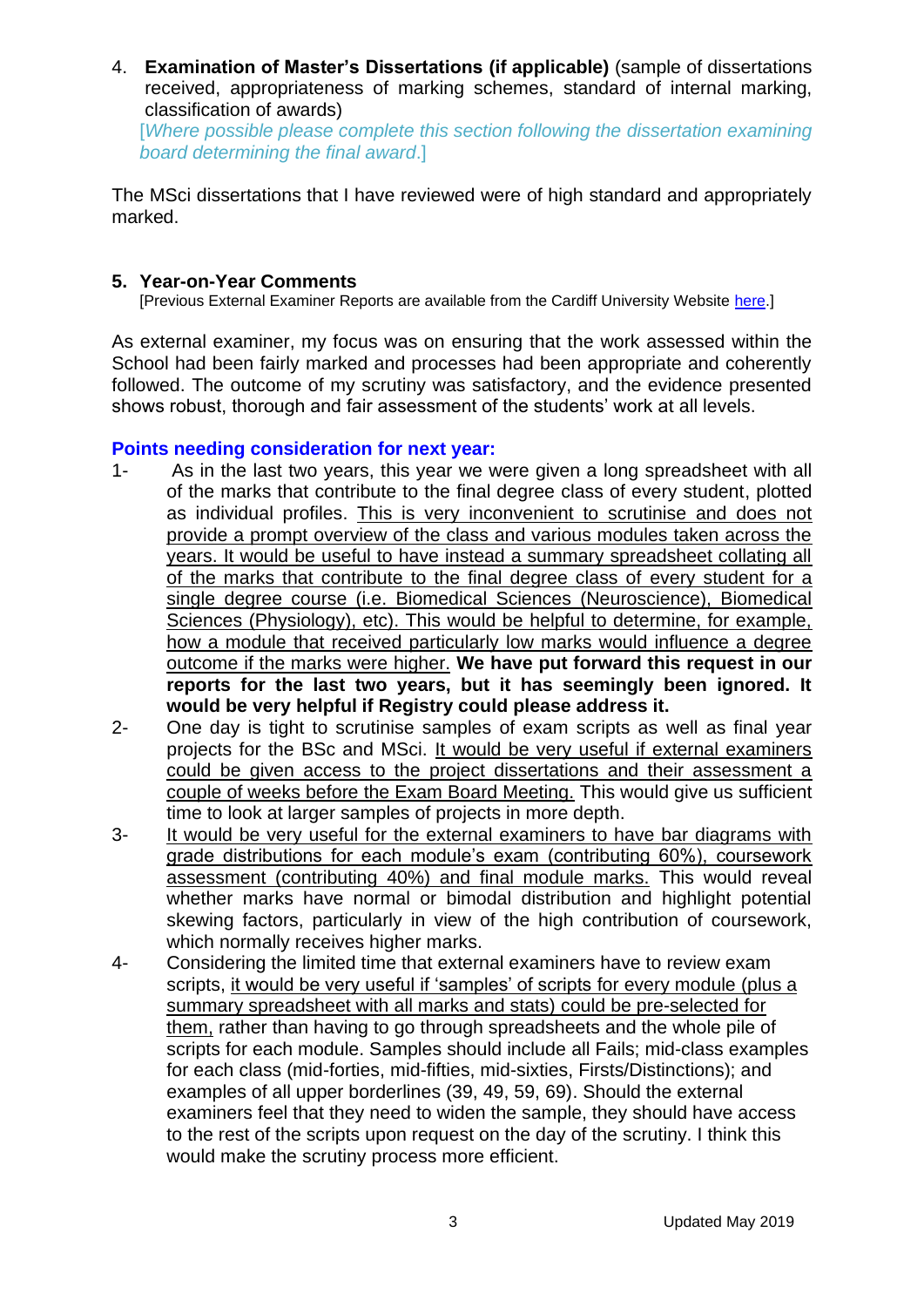**6. Preparation for the role of External Examiner (for new External Examiners only)** (appropriateness of briefing provided by the programme team and supporting information, visits to School, ability to meet with students, arrangements for accessing work to review)

N/A

**7. Noteworthy Practice and Enhancement** (good and innovative practice in learning, teaching and assessment; opportunities for enhancement of learning opportunities)

In most modules, I found annotations on the exam scripts very useful to understand how marks were allocated and justified, resulting in a fair and robust marking process.

Very good practice in marking final year projects, with a well balanced set of components and thorough comments and reports by supervisors and second markers.

Excellent advance planning of dates, comprehensive briefing and provision of relevant information on the Programmes of study and the changes implemented in the last year. Outstanding support by the Deputy School Manager, the Director of Undergraduate Education and his staff throughout the process.

**8. Appointment Overview (for retiring External Examiners only)** (significant changes in standards, programme/discipline developments, implementation of recommendations, further areas of work)

N/A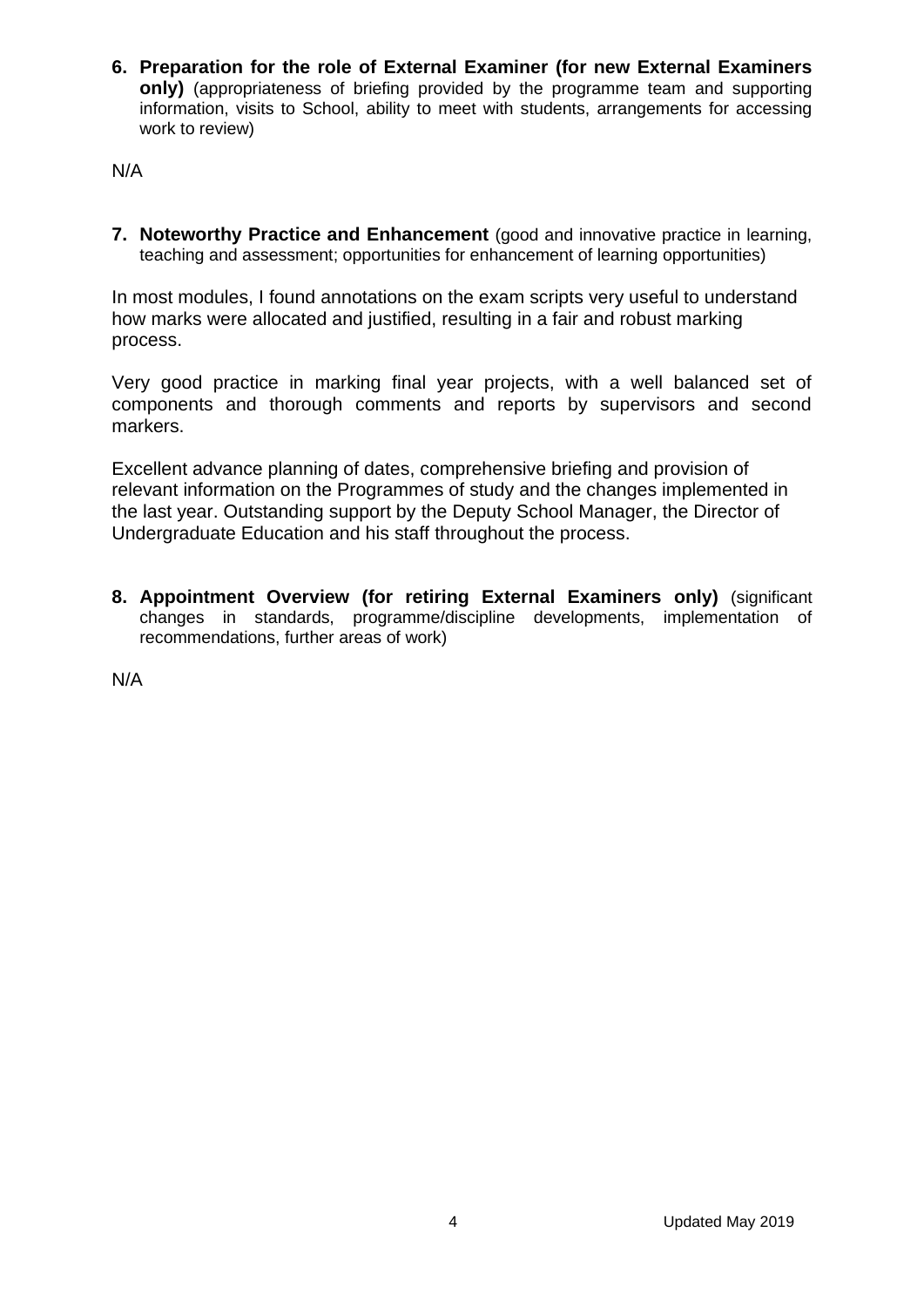# **9. Annual Report Checklist**

Please include appropriate comments within Sections 1-7 above for any answer of 'No'.

|      |                                                                                                                                                             | <b>Yes</b><br>(Y) | <b>No</b><br>(N) | N/A<br>(N/A) |
|------|-------------------------------------------------------------------------------------------------------------------------------------------------------------|-------------------|------------------|--------------|
|      | <b>Programme/Course information</b>                                                                                                                         |                   |                  |              |
| 9.1  | Did you receive sufficient information about the Programme and<br>its contents, learning outcomes and assessments?                                          | Y                 |                  |              |
| 9.2  | Were you asked to comment on any changes to the assessment<br>of the Programme?                                                                             |                   |                  | N/A          |
|      | <b>Commenting on draft examination question papers</b>                                                                                                      |                   |                  |              |
| 9.3  | Were you asked to approve all examination papers contributing<br>to the final award?                                                                        |                   |                  |              |
| 9.4  | Were the nature, spread and level of the questions appropriate?                                                                                             | Y                 |                  |              |
| 9.5  | Were suitable arrangements made to consider your comments?                                                                                                  |                   |                  | N/A          |
|      | <b>Examination scripts</b>                                                                                                                                  |                   |                  |              |
| 9.6  | Did you receive a sufficient number of scripts to be able to assess<br>whether the internal marking and classifications were appropriate<br>and consistent? | Y                 |                  |              |
| 9.7  | Was the general standard and consistency of marking<br>appropriate?                                                                                         | Y                 |                  |              |
| 9.8  | Were the scripts marked in such a way as to enable you to see<br>the reasons for the award of given marks?                                                  | Y                 |                  |              |
| 9.9  | Were you satisfied with the standard and consistency of marking<br>applied by the internal examiners?                                                       | Y                 |                  |              |
| 9.10 | In your judgement, did you have the opportunity to examine a<br>sufficient cross-section of candidates' work contributing to the<br>final assessment?       | Y                 |                  |              |
|      | <b>Coursework and practical assessments</b>                                                                                                                 |                   |                  |              |
| 9.11 | Was the choice of subjects for coursework and / or practical<br>assessments appropriate?                                                                    | Υ                 |                  |              |
| 9.12 | Were you afforded access to an appropriate sample of<br>coursework and / or practical assessments?                                                          | Y                 |                  |              |
| 9.13 | Was the method and general standard of assessment<br>appropriate?                                                                                           | Y                 |                  |              |
| 9.14 | Is sufficient feedback provided to students on their assessed<br>work?                                                                                      | Y                 |                  |              |
|      | <b>Clinical examinations (if applicable)</b>                                                                                                                |                   |                  |              |
| 9.15 | Were satisfactory arrangements made for the conduct of clinical<br>assessments?                                                                             |                   |                  | N/A          |
|      | <b>Sampling of work</b>                                                                                                                                     |                   |                  |              |
| 9.16 | Were you afforded sufficient time to consider samples of<br>assessed work?                                                                                  | Y                 |                  |              |
|      | <b>Examining board meeting</b>                                                                                                                              |                   |                  |              |
| 9.17 | Were you able to attend the Examining Board meeting?                                                                                                        | Y                 |                  |              |
| 9.18 | Was the Examining Board conducted properly, in accordance with                                                                                              | Y                 |                  |              |